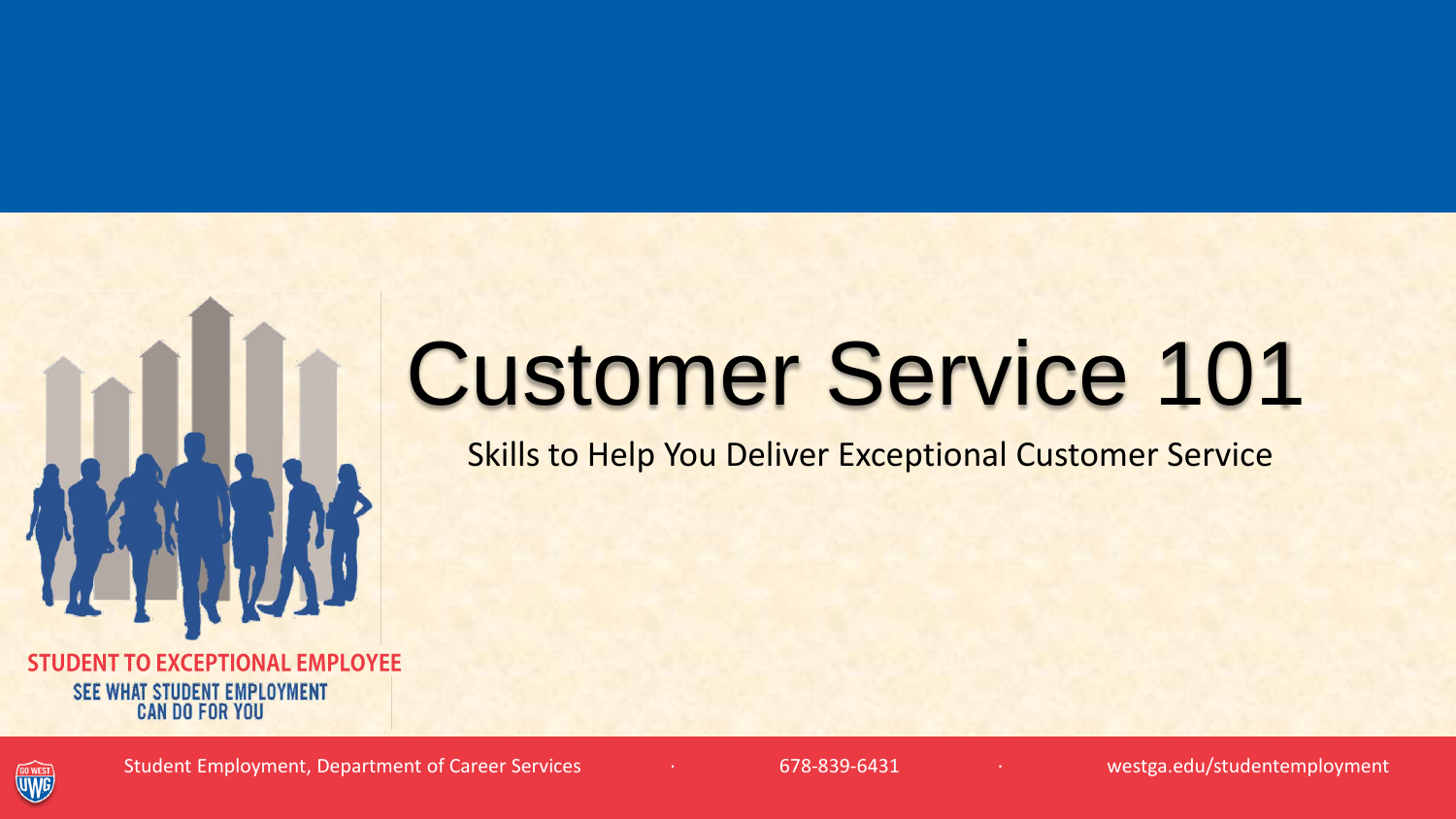#### Listen Properly

When talking to a customer make sure you are actively listening to what they are saying.

Try taking notes when on the phone, and concentrate when dealing with a customer face to face.



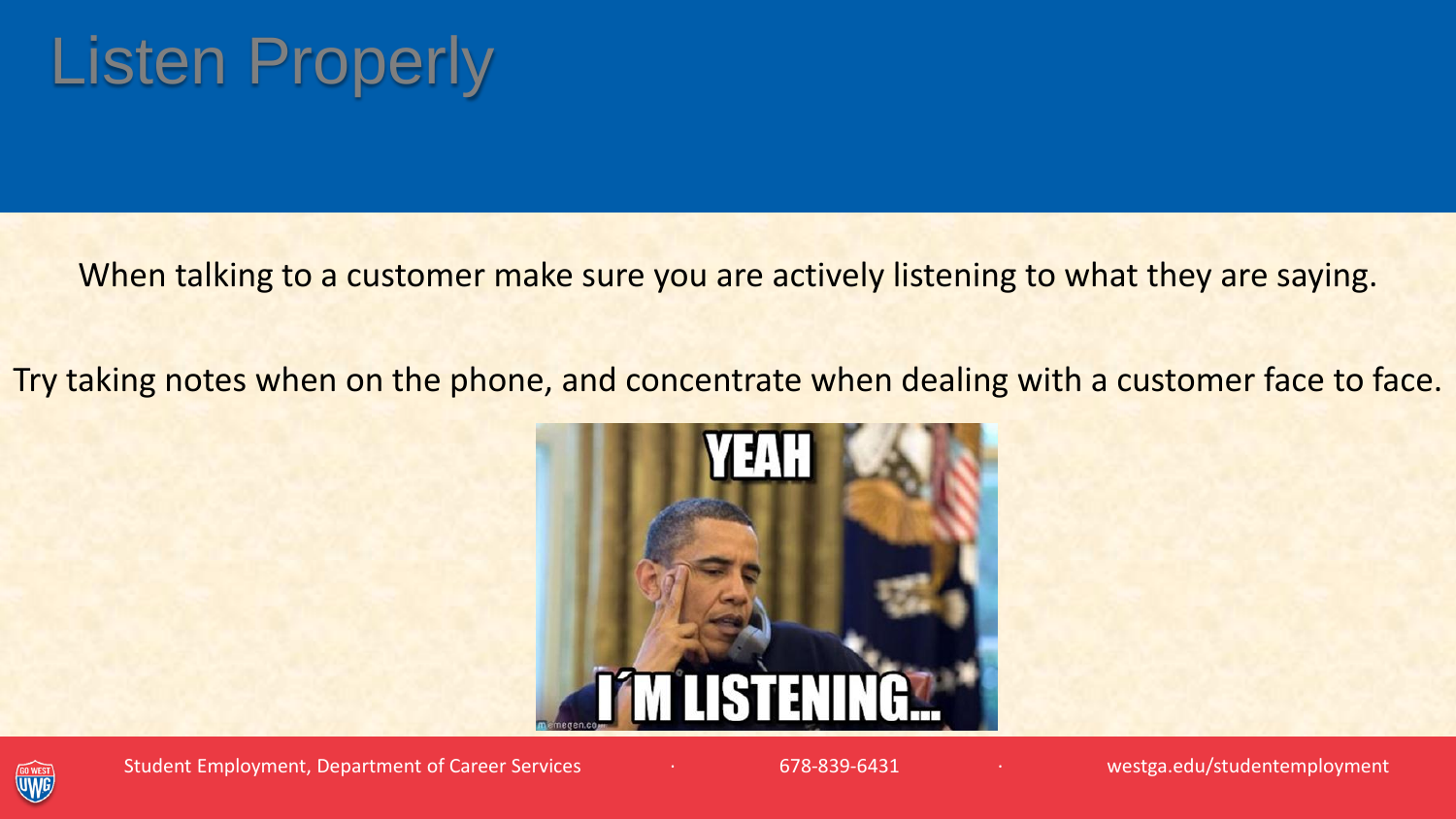#### Leave Your Feelings at the Door

- If a customer begins to become upset and difficult about a situation remember that they are mad about the company, product, or service – not specifically you.
- The customer is looking to you for help from a situation, their attitude and feelings are not directed at you.
- The customer simply wants to solve their problem.



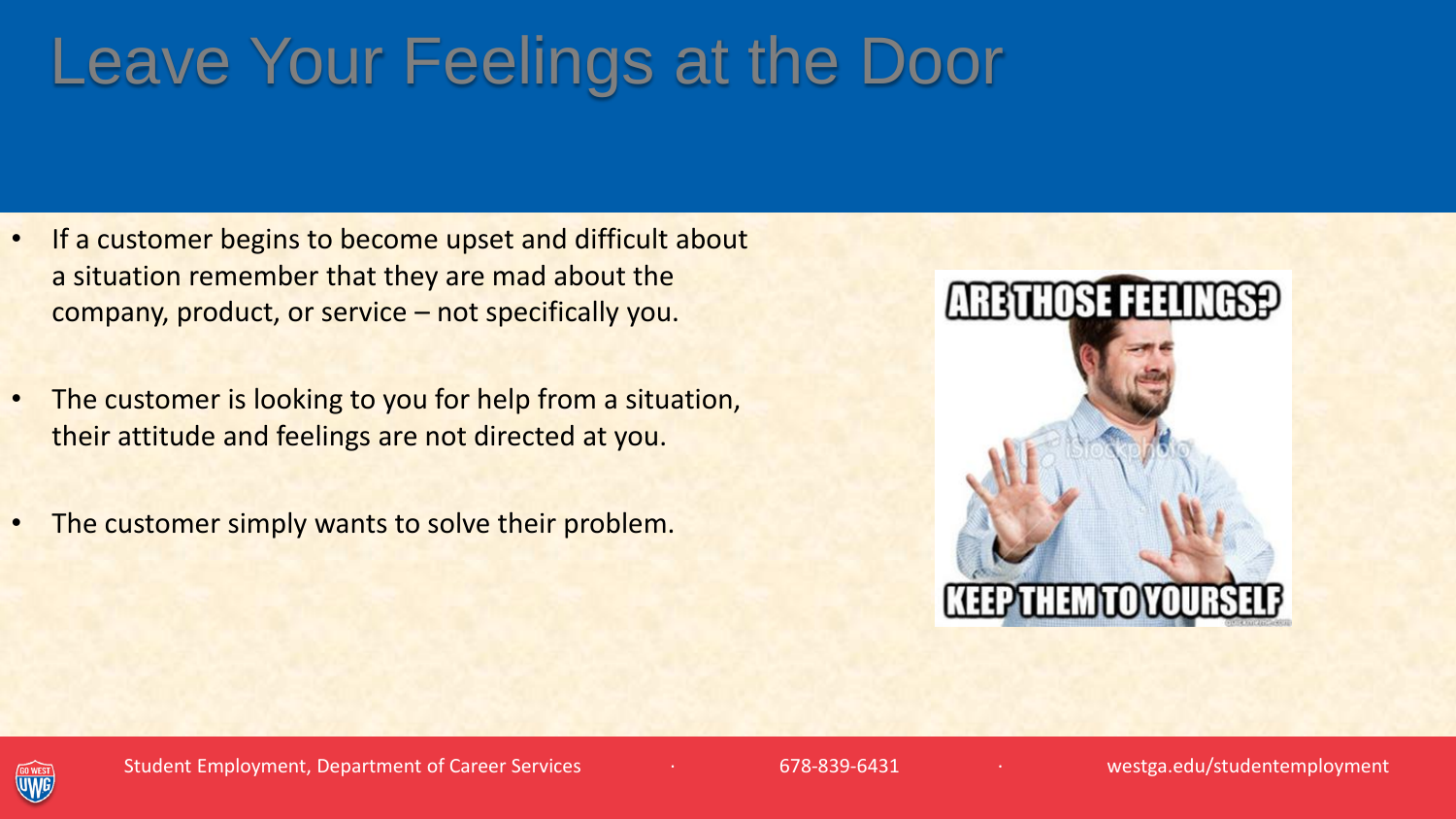## Read Their Body Language

Always try to watch the customer's body language and mirror it.

If a customer is nervous or shy, then do not adopt an aggressive and loud stance.



#### **LEARN TO READ AND INFLUENCE PEOPLE THROUGH NONVERBAL COMMUNICATION.**



Student Employment, Department of Career Services · · · · · · · · · · 678-839-6431 · · · · · · · · · · · westga.edu/studentemployment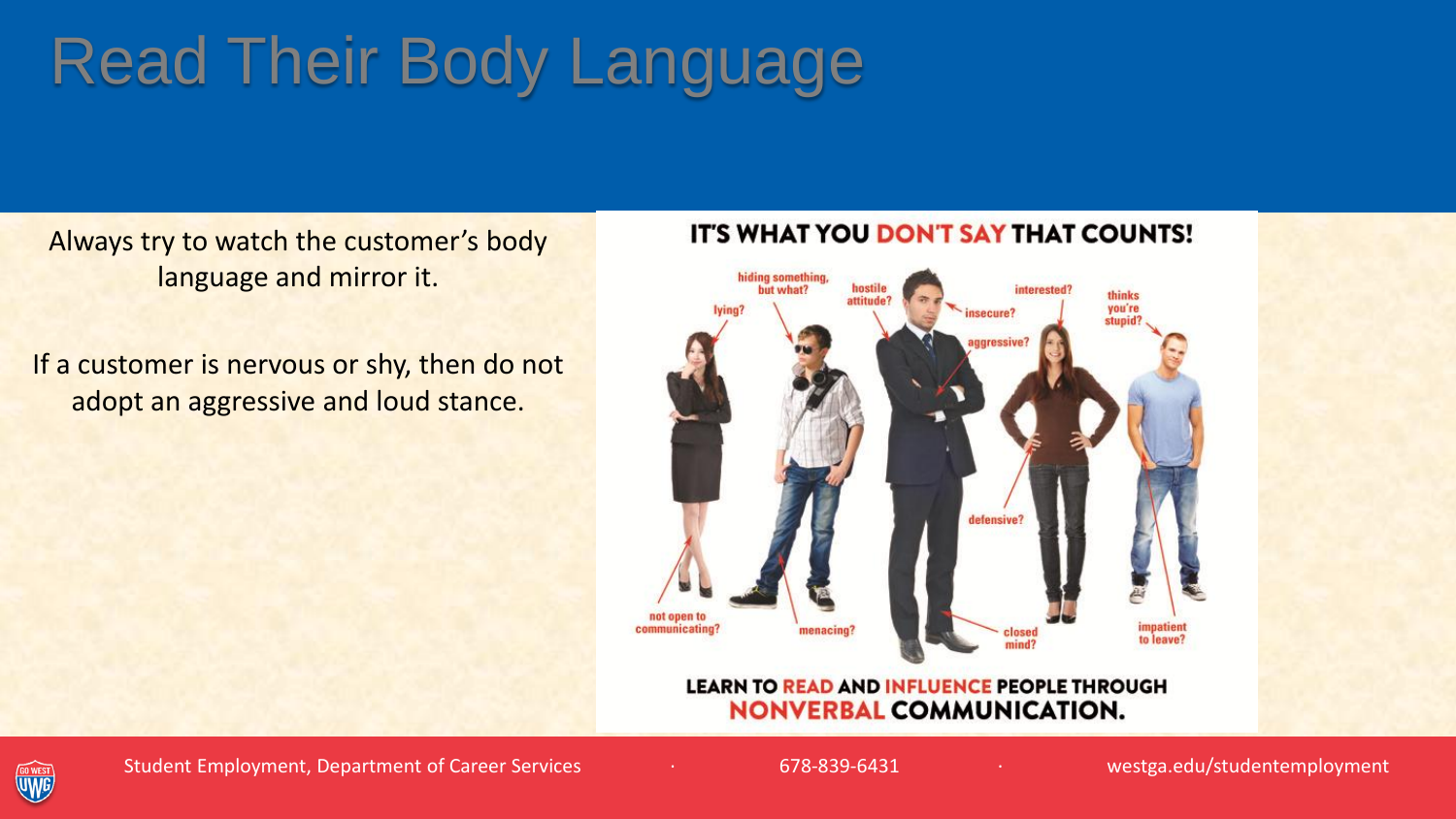### Empathy is Key



Showing you really understand your customer will create an important bond between you and the customer. Repeating what they've said to confirm and then saying 'I completely understand why you'd be so upset' really clarifies that you've understood. A big part of listening is understanding.

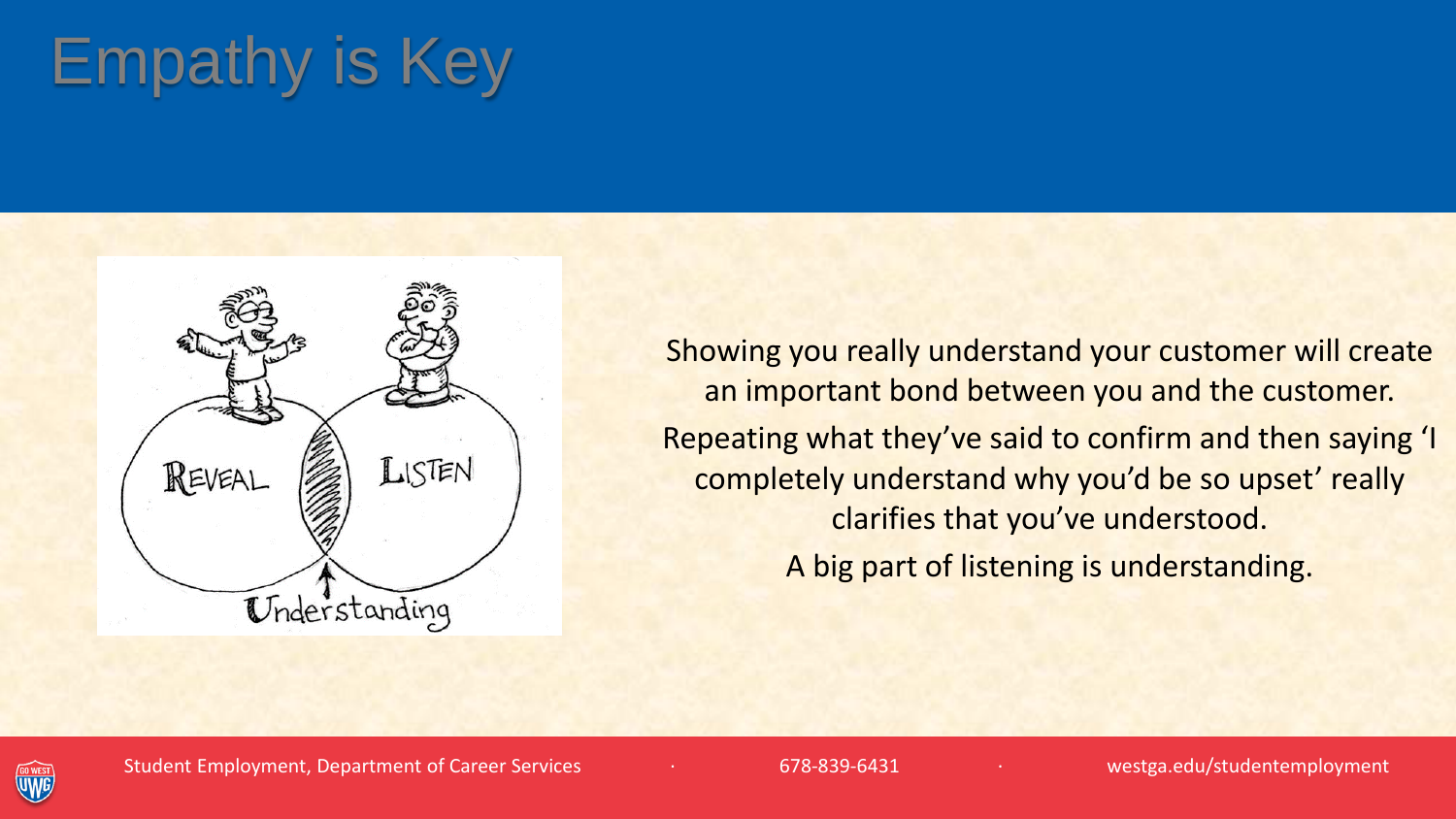#### Be Helpful

Avoid turning away a customer saying that you cannot help them.

If they need to speak with someone in a different department go out of your way and find the contact information they will need to get in touch with the correct person.



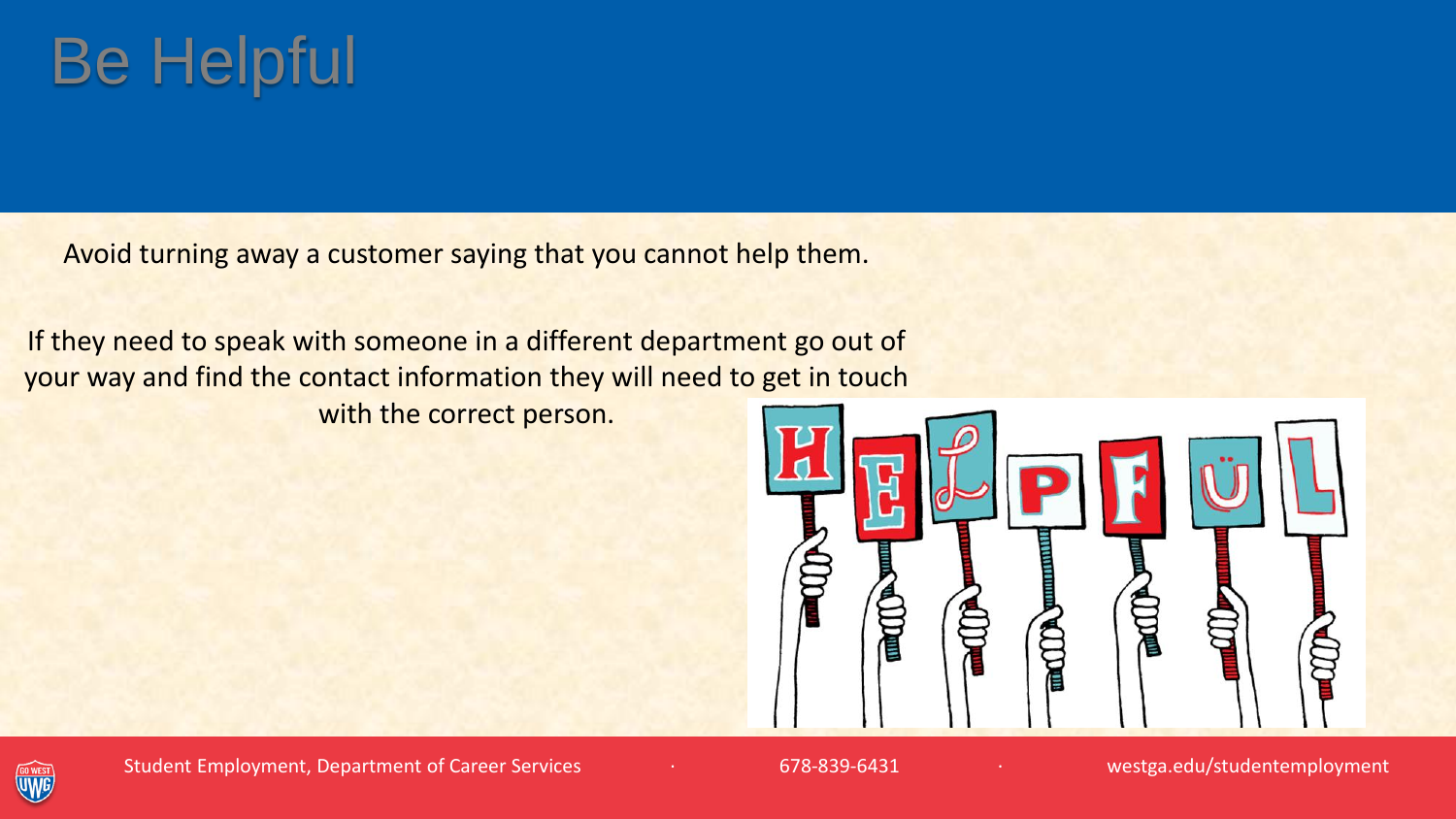#### Keep Calm

You have to remain calm be patient! Take a step back and imagine if you were in their shoes. When a customer becomes angry and irate, realize that they are not angry with you personally. Do not become angry, stay calm.

**KEEP CALM AND CARRY** ON

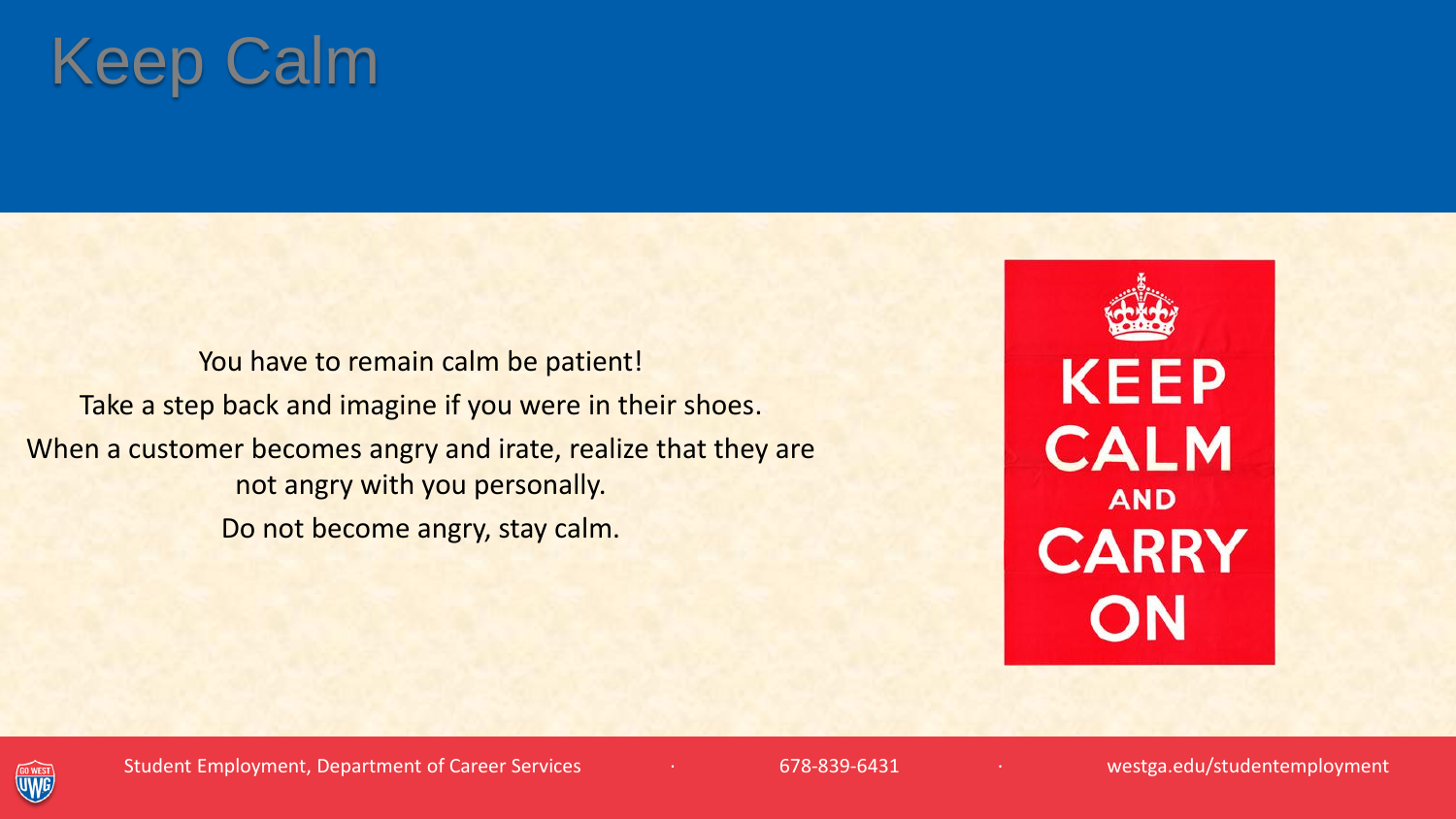#### Learn to De-Stress



Providing customer service all day can be draining and exhausting. To keep your work station happy and positive by playing music at an appropriate volume and decorating your desk with pictures, and personal items.

Remaining happy is a huge part of providing excellent customer service.

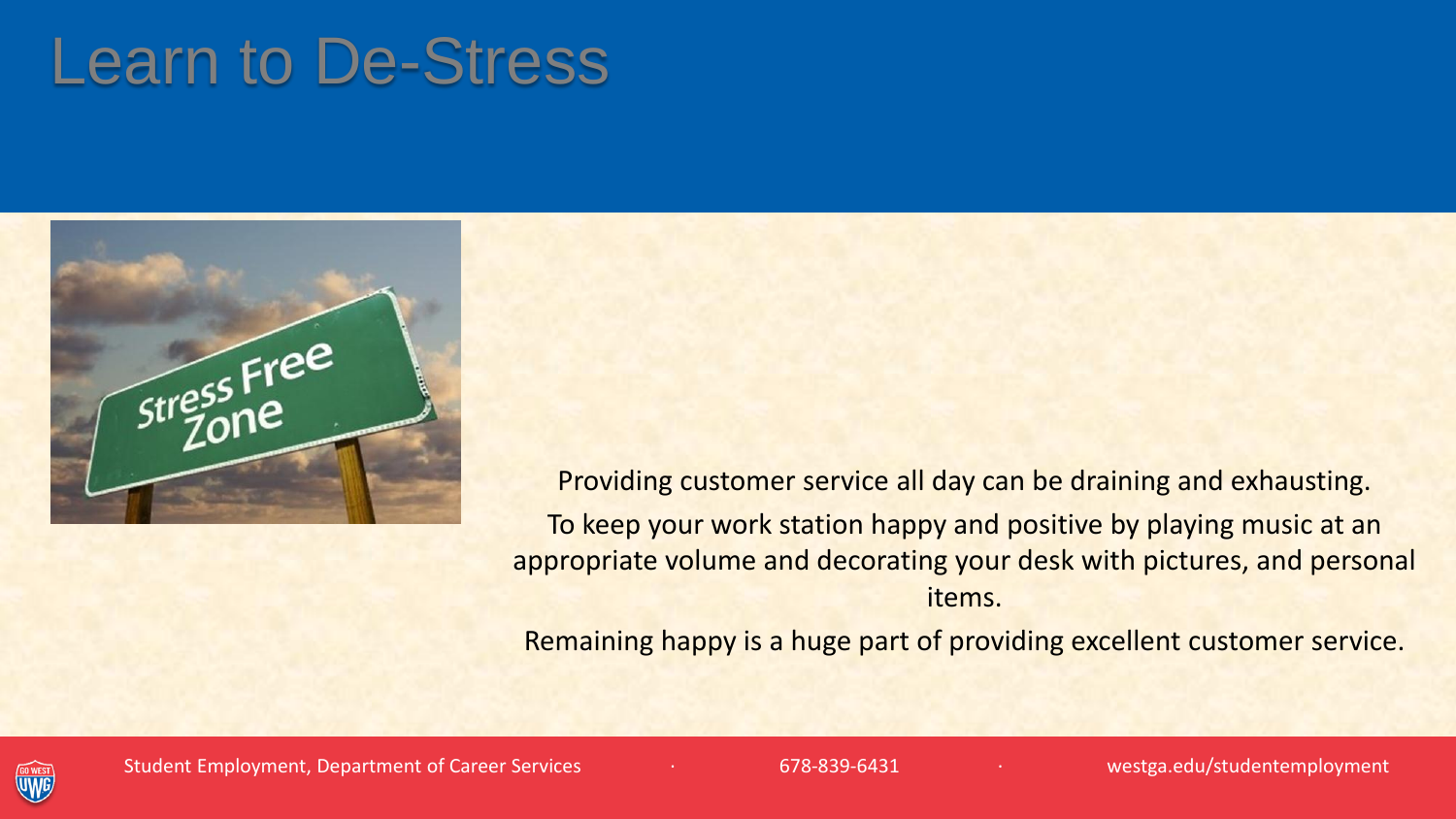## Keep Your Team Happy



A job is much easier and relaxed when you have a group of colleagues you can depend on when you need someone to cover for you.

Coworkers can also be a source of comfort and positivity after a tough day at work.

Keep your team happy by staying positive and being a reliable member.

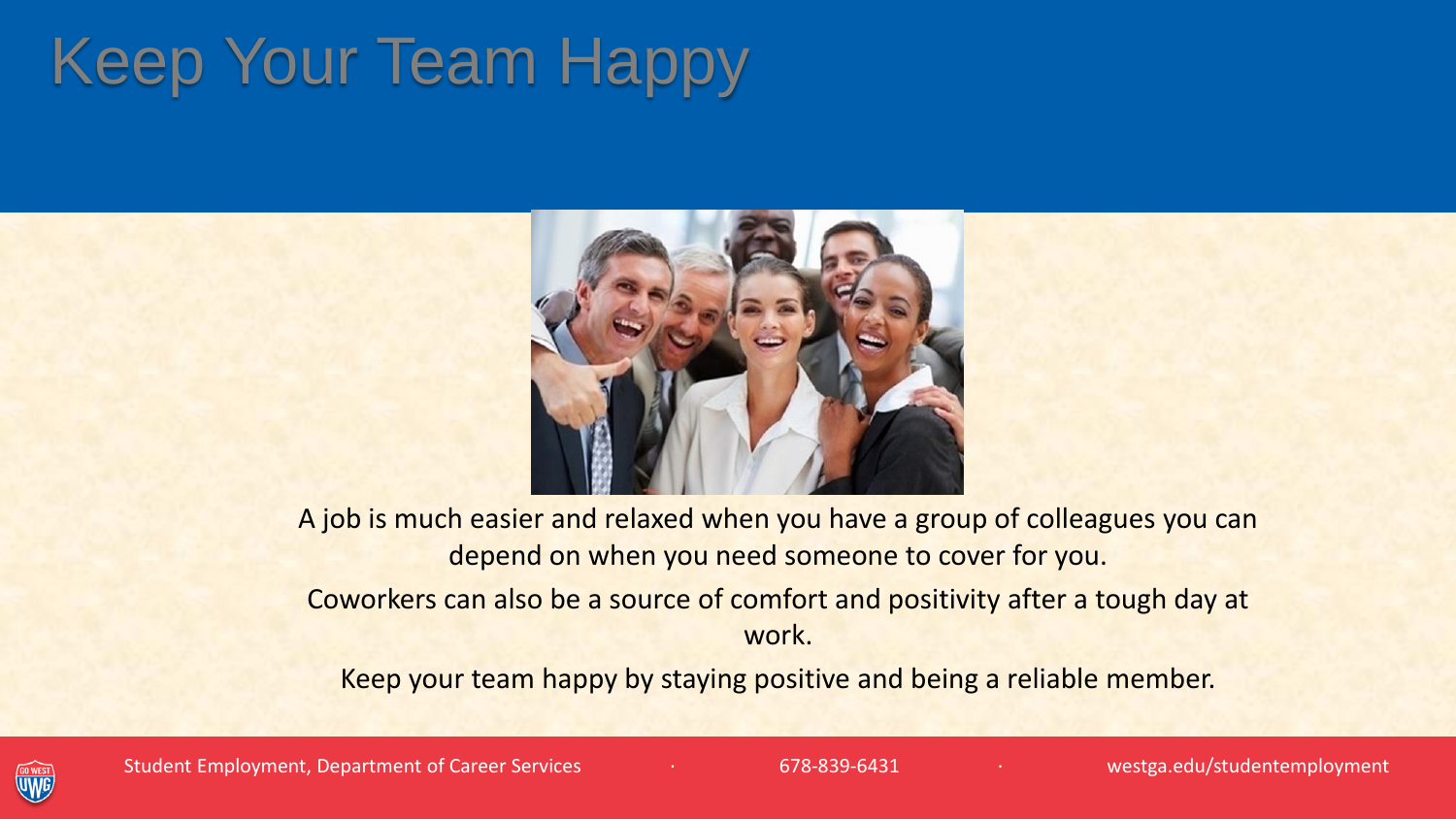#### Look Professional



You should look put together and professional at all times when at work. Avoid loud colors and prints, excessive makeup, and revealing clothing.